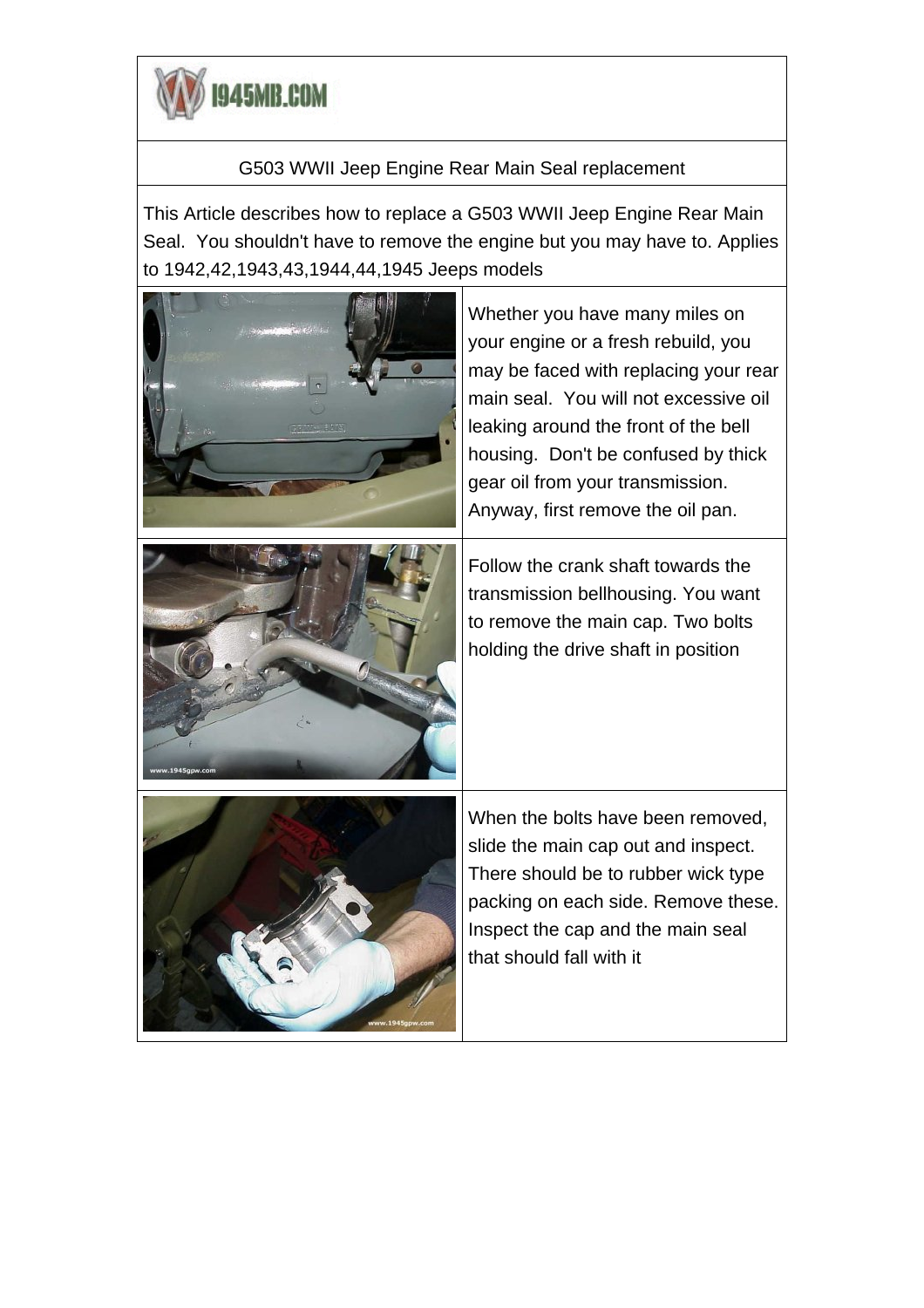| Von't go any further<br>www.1945gpw.com            | Here is the trick if you can do it. The<br>issue with the crank in place is it<br>holds the top half of the rear main in<br>place. Try and pull it out with needle<br>nose pliers, or screw in a metal screw<br>and try pulling it out.                                                                                                                          |
|----------------------------------------------------|------------------------------------------------------------------------------------------------------------------------------------------------------------------------------------------------------------------------------------------------------------------------------------------------------------------------------------------------------------------|
| Felpro Seal (NEW)<br>Victor Kit seal (from rebuild | Assuming you were able to pull out<br>the top half of the rear main seal, you<br>want to replace it with a new one.<br>There are a couple types. The TM's<br>show the rope type seal that come in<br>gasket sets. Here, we installed a<br>Felpro seal.                                                                                                           |
| <b>Bottom half</b><br>ww.1945gpw.cor               | Oil your seal down and slide it into<br>position on the top half. If that goes<br>well, you don't have to pull the engine<br>and drop the crank. If it doesn't then<br>you will need to drop the crank out of<br>the pan a bit. (Pete Silfven tip) If the<br>top half is difficult to install, rotating<br>the crank while installing it will help<br>get it in. |
|                                                    | As part of the rear main seal gasket<br>kit, you will have rubber seals to<br>replace in the block. You want to pull<br>the old ones out, and replace with the<br>new ones.                                                                                                                                                                                      |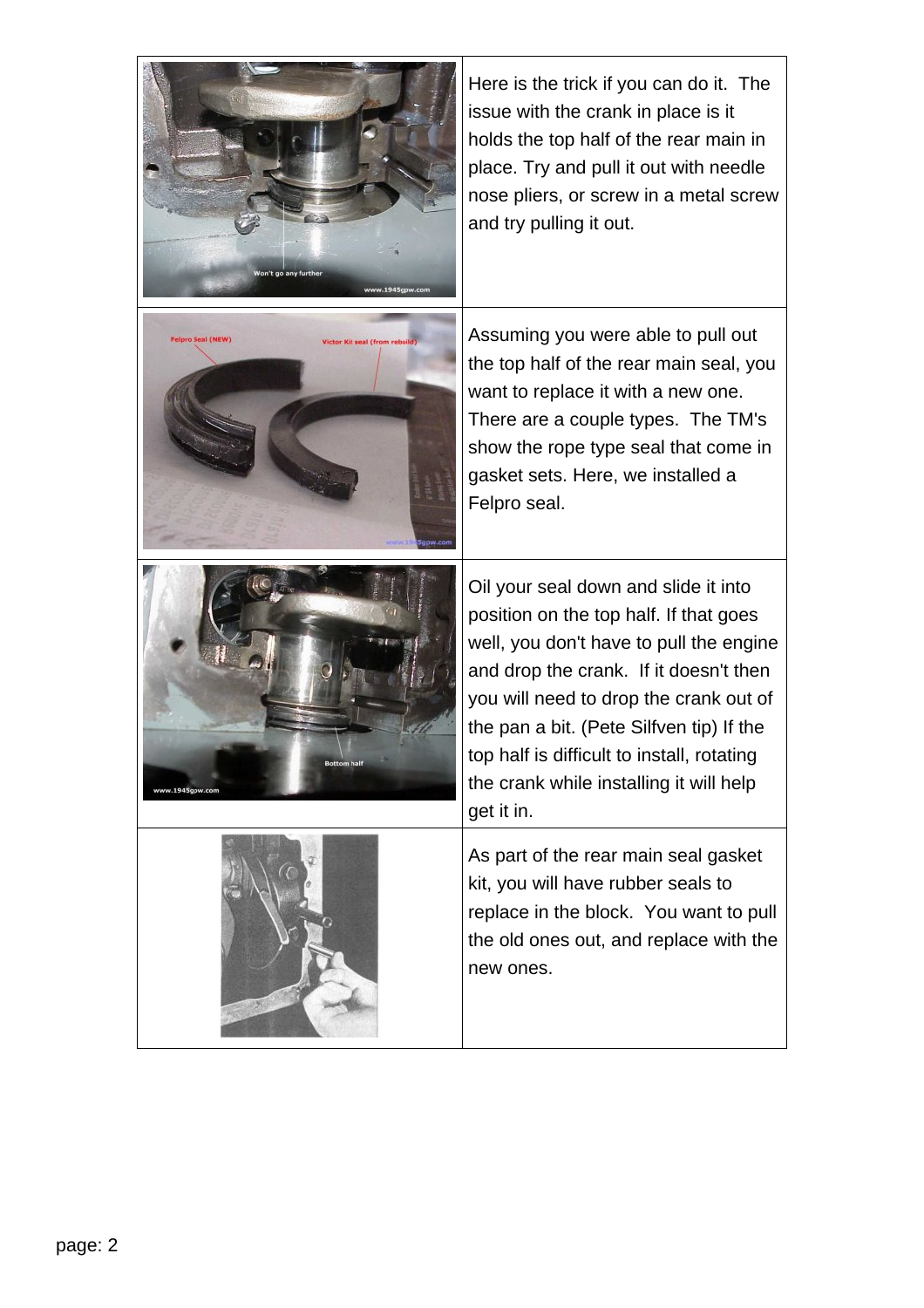| Sealer on edges<br>w.1945gpw.co | Before installing the main cap back<br>in, we apply a little Right Stuff gasket<br>sealer.                                                                                                                           |
|---------------------------------|----------------------------------------------------------------------------------------------------------------------------------------------------------------------------------------------------------------------|
|                                 | Here is the prefered gasket sealer<br>used. Called the Right Stuff.                                                                                                                                                  |
| vw.1945gpw.c                    | Put the bottom half of the seal in the<br>cap and slide the main cap back into<br>position and tighten down. You<br>should see a little excess gasket<br>sealer come out if you applied any. If<br>so, wipe it down. |
| v.1945gpw.cor                   | Prior to placing the oil pan back on,<br>clean off the old gasket and sealer on<br>the block with a putty knife. Using<br>solvent, make sure the hole area for<br>the oil pan is clean and clear of<br>debris.       |